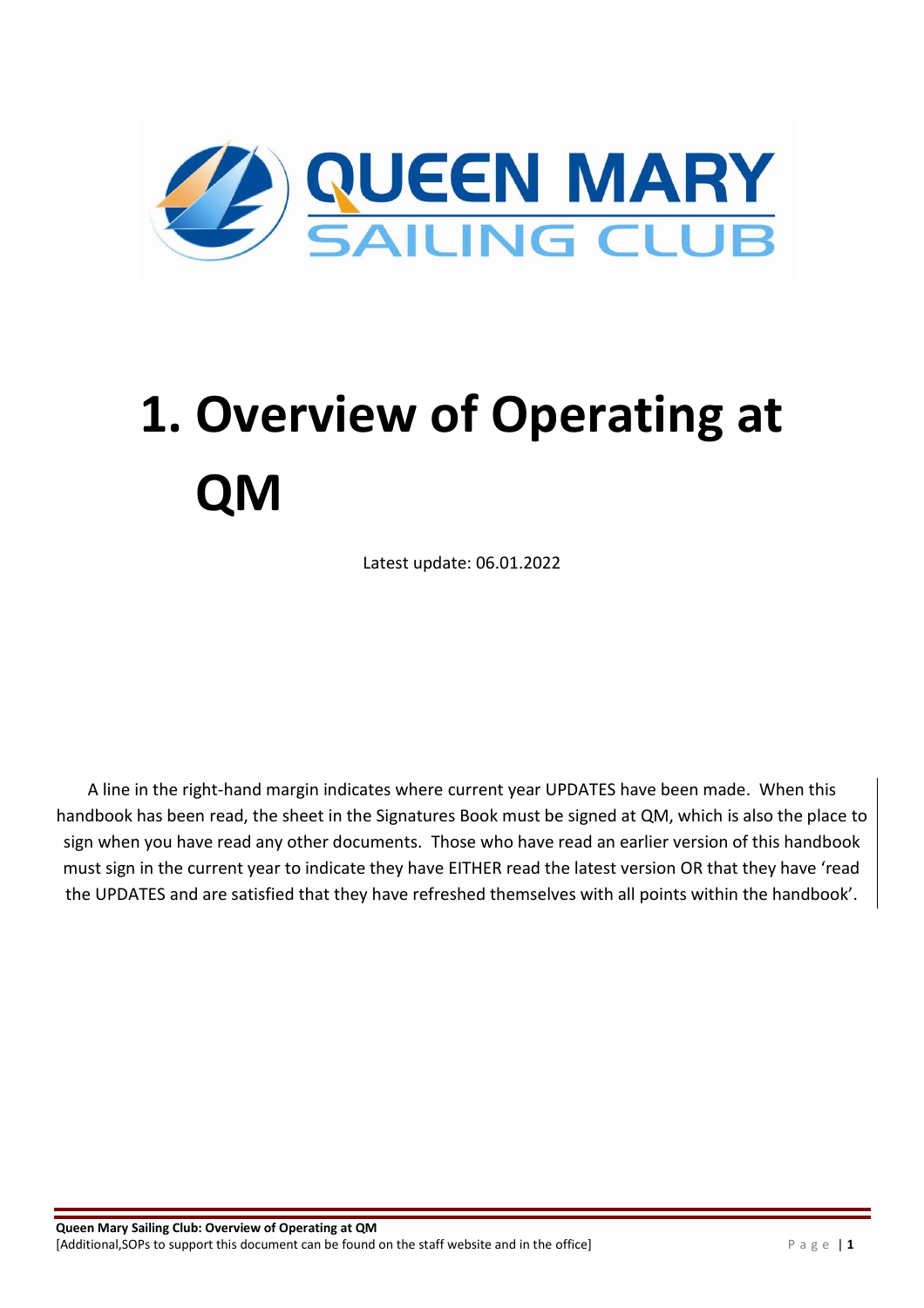#### **INTRODUCTION TO ALL THE STANDARD OPERATING PROCEDURES (SOPs)**

#### **Terms used:**

- 'member of staff', 'staff' or 'instructor': may apply equally to all staff (employed or freelance), volunteers, visiting coaches and helpers including those participating in work experience and induction training
- 'students': may apply equally to persons under instruction, hirers, any other wateruser including Club Members.

All the QM documents have been written to explain clearly: 1) how to operate at QM in a safe and effective way; 2) the standards expected from staff at different levels. The information will be required on an ongoing basis.

### *Any members of staff who have difficulties in reading or understanding any of the information in this document must inform the AMS who will provide assistance.*

#### **GENERAL INFORMATION**

Queen Mary Sailing Club is an organisation owned by its Membership overseen by the QM Council (elected members). It is open all year round running an active racing calendar to include open events, training programme, and groups/clubs. QM is a RYA Recognised Training Centre, Team 15 Club, Sailability Club, RYA High Performance Centre, RYA Affliated Club, OnBoard Club. QM hold an Adventure Activities Licensing Authority (AALA) license, permitting it to deliver dinghy sailing, windsurfing, kayaking, stand-up paddleboarding and 'improvised raft building' to under-18s in a commercial manner. Additionally QM provides facilities for events and training for Royal Thames Yacht Club (RTYC), Surrey Youth Services, IBM and others groups.

Abbreviations used throughout:

- QM: Queen Mary Sailing Club
- RYA: Royal Yachting Association
- DO: Duty Officer
- AMS: Assistant Manager & Sailing Principal
- CDI: Chief Dinghy Instructor
- CWI: Chief Windsurf Instructor
- LI: Lead Instructor
- CPI: Chief Powerboat Instructor
- CIs: Chief Instructors
- CS: Club Secretary
- AMH: Assistant Manager House
- SI: RYA Senior Instructor

#### **STAFF**

QM employs a small team of full time staff with the majority of the Team being seasonal and zero hours contracted.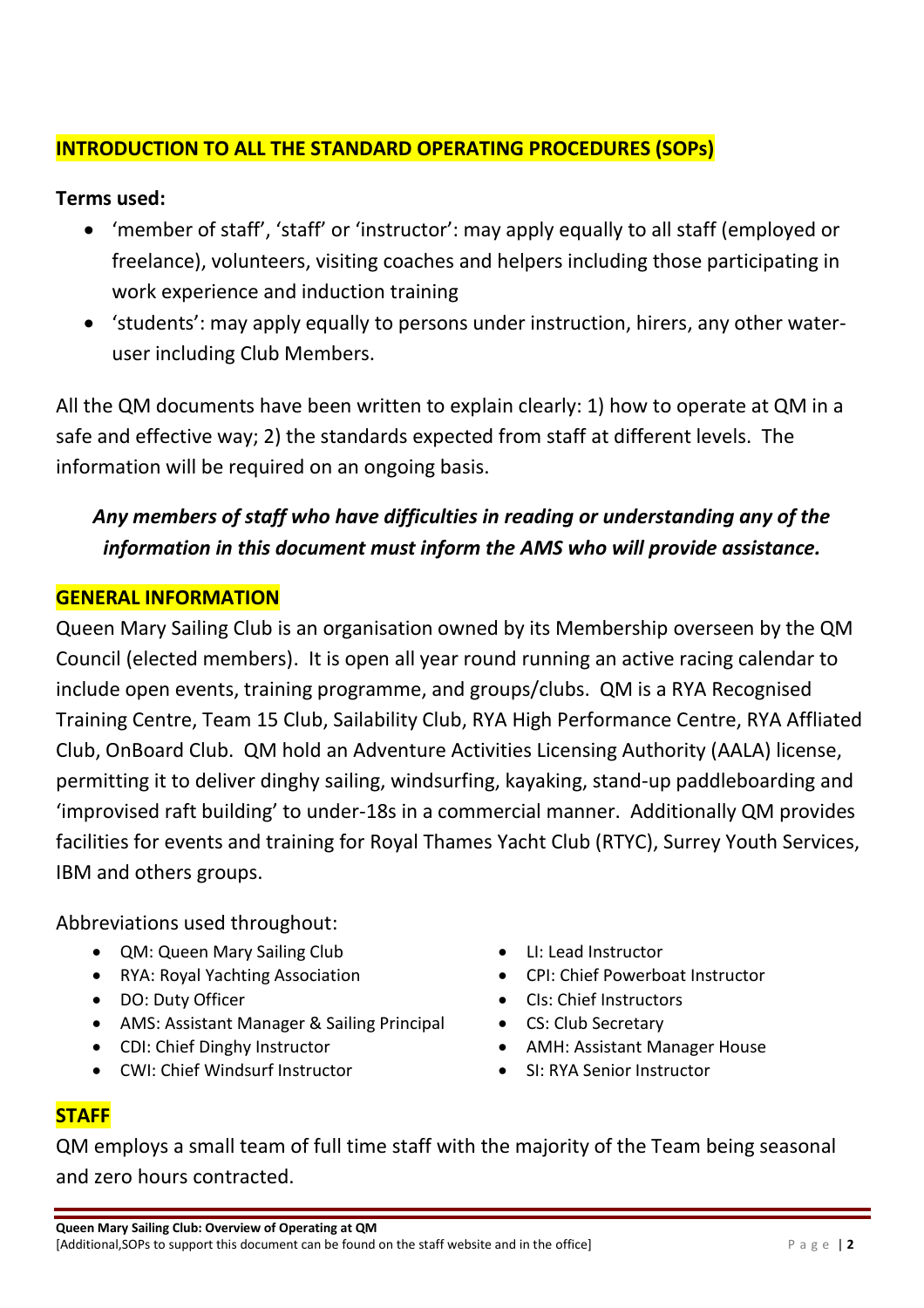A full, current list of the full time team, along with the technical advisors for each discipline is found in the separate 'Meet the Team' document.

At any given time the water is open, there will be a **QM DUTY OFFICER** (named on the Daily Information Board in the foyer or on the weekend sheets available on the staff website) who is often a RYA Senior Instructor taking charge of all water-based activity for that time. The Duty Officer instructions must be followed at all times, as per the Club Bye-Laws.

All staff, visitors, members and students of QM should adhere at all times to the QMSC Club Bye-Laws, QM Code of Conduct, relevant QM Standard Operating Procedures and QM Safeguarding & Child Protection Policy. All are available at request or on the Club Website (with the exception of the QM Standard Operating Procedures, which are available on the secured Staff website)

#### **HEALTH & SAFETY**

#### **Health and Safety Policy Statement**

*"It is the policy of Queen Mary Sailing Club that the health and safety of all staff and persons on site, including those afloat and those undertaking RYA Training, is paramount and the content of the SOPs and other documents clearly demonstrates our commitment to this."*

#### **QM Safety Policy**

The QM Safety Policy should be understood, complied with and promoted by all.

#### **Risk Assessments**

Risk assessments, which are updated when necessary, are on the main website.

#### **Public and Employers' Liability Insurance**

QM has, and will maintain at all times, employers' and public liability cover for all staff operating on behalf of QM.

#### **Visiting Coaches / Powerboat Drivers Insurance**

Private Coaches and visiting Class Coaches should ensure they are covered by an appropriate insurance policy (either personally or through the organisation they are representing) covering their coaching activity at QM and is likely to need to include Personal Public Liability and Personal Professional Indemnity insurance. QM is not in a position to offer guidance on adequate insurance, please liaise with the RYA Legal Department for further guidance.

#### **Access to QM and its grounds**

QM is a Club Members' club that is only open to persons enquiring about, purchasing or participating in its services. QM is a tenant of Thames Water under a long-term lease.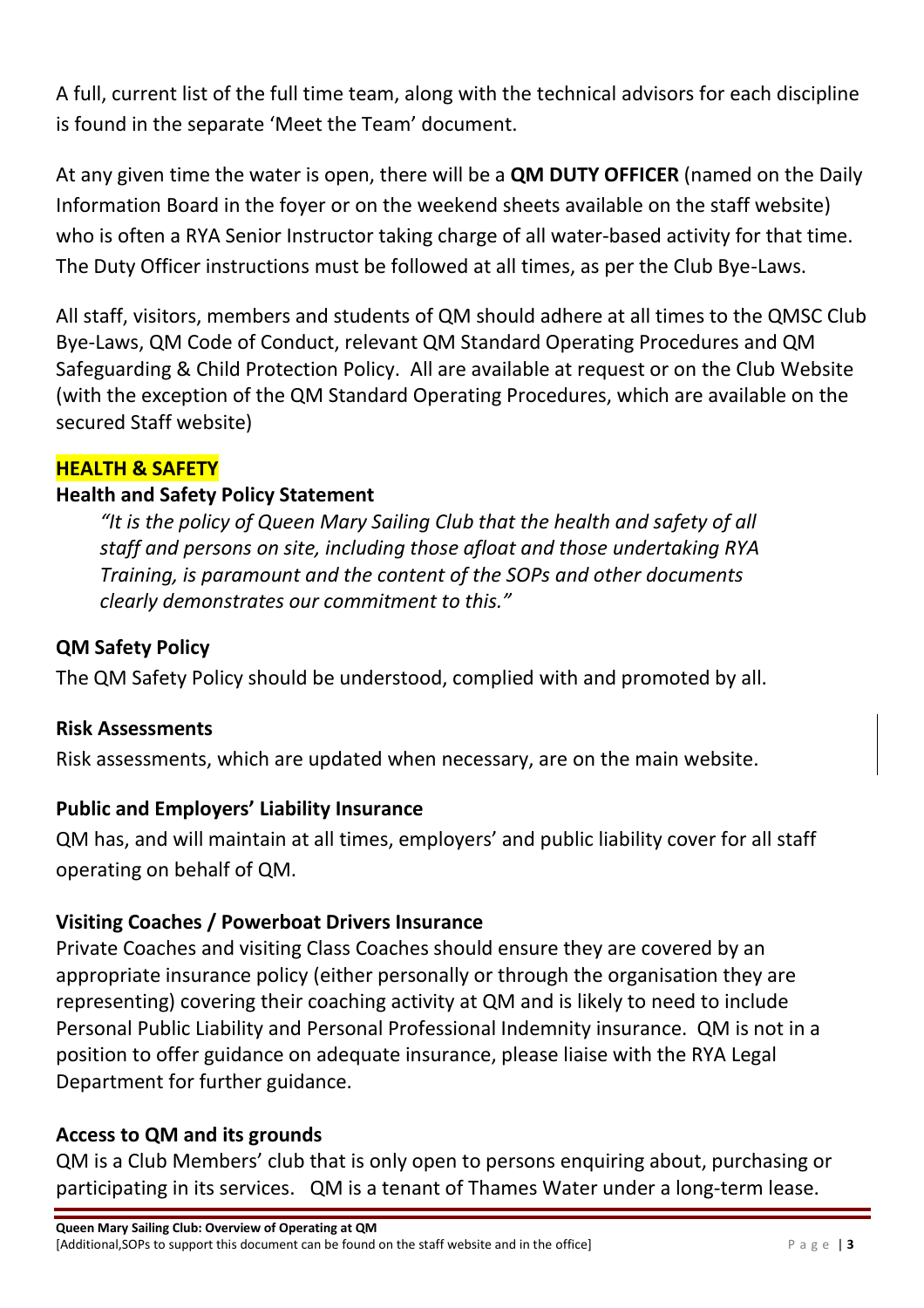Only the water and the grounds of the boat park are accessible, therefore walking around the reservoir is strictly not permitted. With the exception of guide dogs, dogs are not allowed on site. Staff must pass on their concerns to the DO if a person on site is acting suspiciously.

#### **OPERATING AREA & LOCAL HAZARDS AT QM**

Generally QM have very few hazards – no tides, shallow areas, fisherman etc, however we do have a few outlined below that all staff & visitors should be made aware of. On any given day the Duty Officer will liaise over specific operating areas for groups and general sailors.



*(A copy of this is available in the staff room and in all the QM powerboat safety barrels)*

#### **Dredger Exclusion Zones**

Dredgers on the reservoir have a large 'Exclusion Zone' around them marked by metalframed or large yellow spherical buoys. It is forbidden to enter Exclusion Zones (except to remove persons or equipment in that area). All staff should do their best to promote this to all water-users.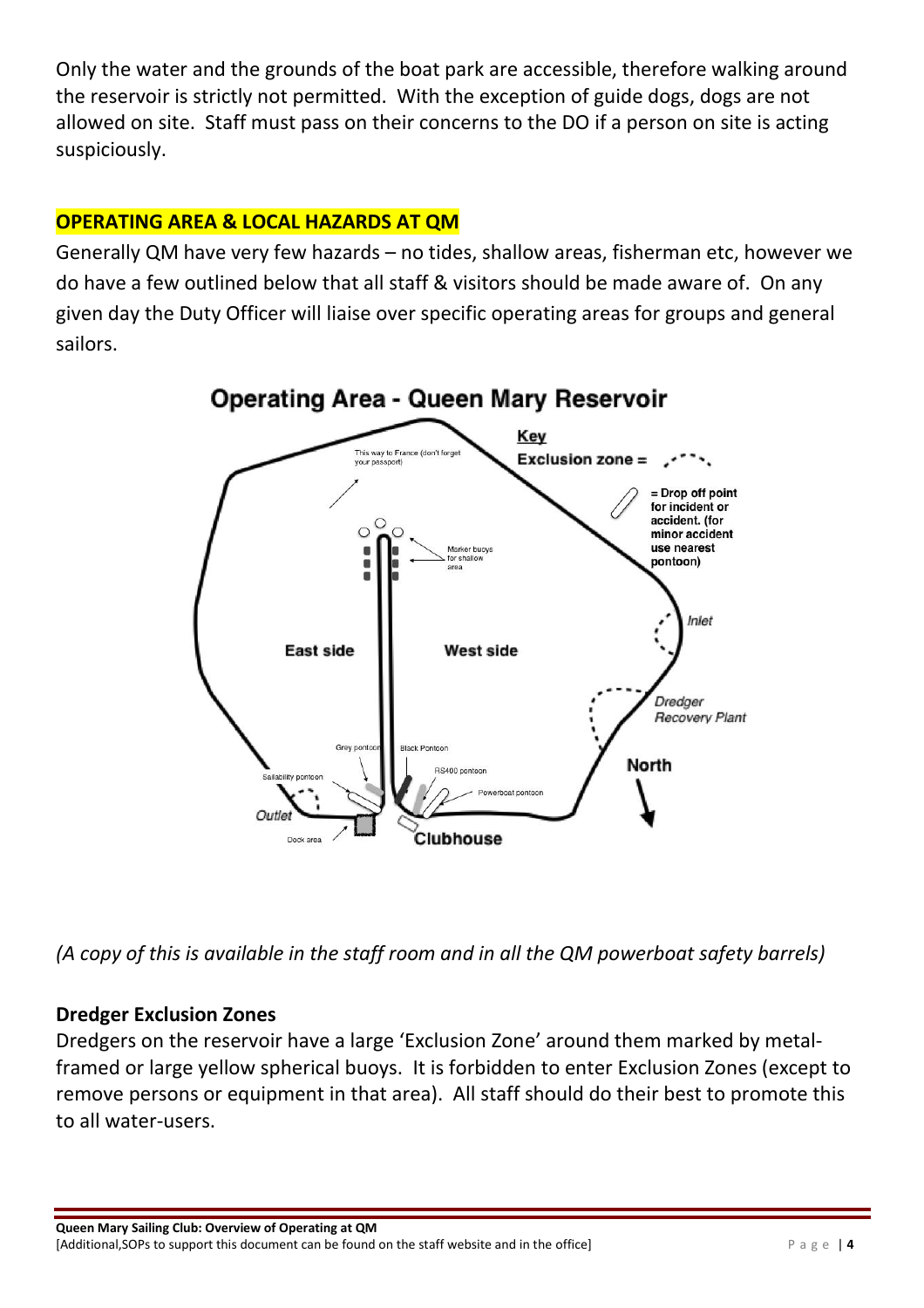#### **Outlet**

All persons should avoid this area. It is advised that no-one enters the water within around 20 meters of the Outlet. If this is unavoidable, you must stay with your vessel and call for help. All staff should do their best to promote this to all water-users.

#### **Barges**

Barges operating on the reservoir have the right of way over all other craft. A loaded barge may weigh 350 tonnes, making it difficult to manoeuvre. It is not permitted for any staff or water-users to manoeuvre too closely or pass directly in front of a barge. Staff should endeavour to promote this to all water-users.

#### **Bund**

The bund is currently being excavated, resulting in an underwater hazard protruding further along the bund than what you can visually see. It is marked with regular buoys, and within this area there is a very high chance of grounding. Caution must be taken for craft upwind of this area.

#### **VHF COMMUNICATIONS**



VHF radios or walkie-talkies should be carried by all staff, coaches and powerboat drivers in accordance with the guidance here. Radios must not be left lying around and must be looked after carefully, kept as dry as possible and secured onto person or boat.

# **RADIOS SHOULD NEVER BE CARRIED BY THE THE ANTENNA AND SHOULD BE SECURELY FASTENED TO THE PERSON**

Any lost, damaged or faulty radios must be reported to the DO and removed from service. Anyone found to have lost or be neglecting VHF radios may be charged for a replacement.

The main operating channel is P4 (or P3) with alternative channels occasionally used in addition. Please adhere to the following general rules for VHF etiquette at QM:

- Identify who you are calling twice, followed by identifying yourself i.e. *'Duty Officer, Duty Officer, this is Safety 1. Over.'*
- Press the PTT button and wait a second or 2 before starting your communication
- No general chit chat or banter concise communication only
- No swearing or bad language

# **CARE MUST BE TAKEN TO AVOID LEANING ON THE PRESS-TO-TALK (PTT) BUTTON AS THIS CAN CANCEL-OUT ALL OTHER COMMUNICATIONS.**

**This is a public channel, so please bear in mind other staff and students can hear what** 

**you say.**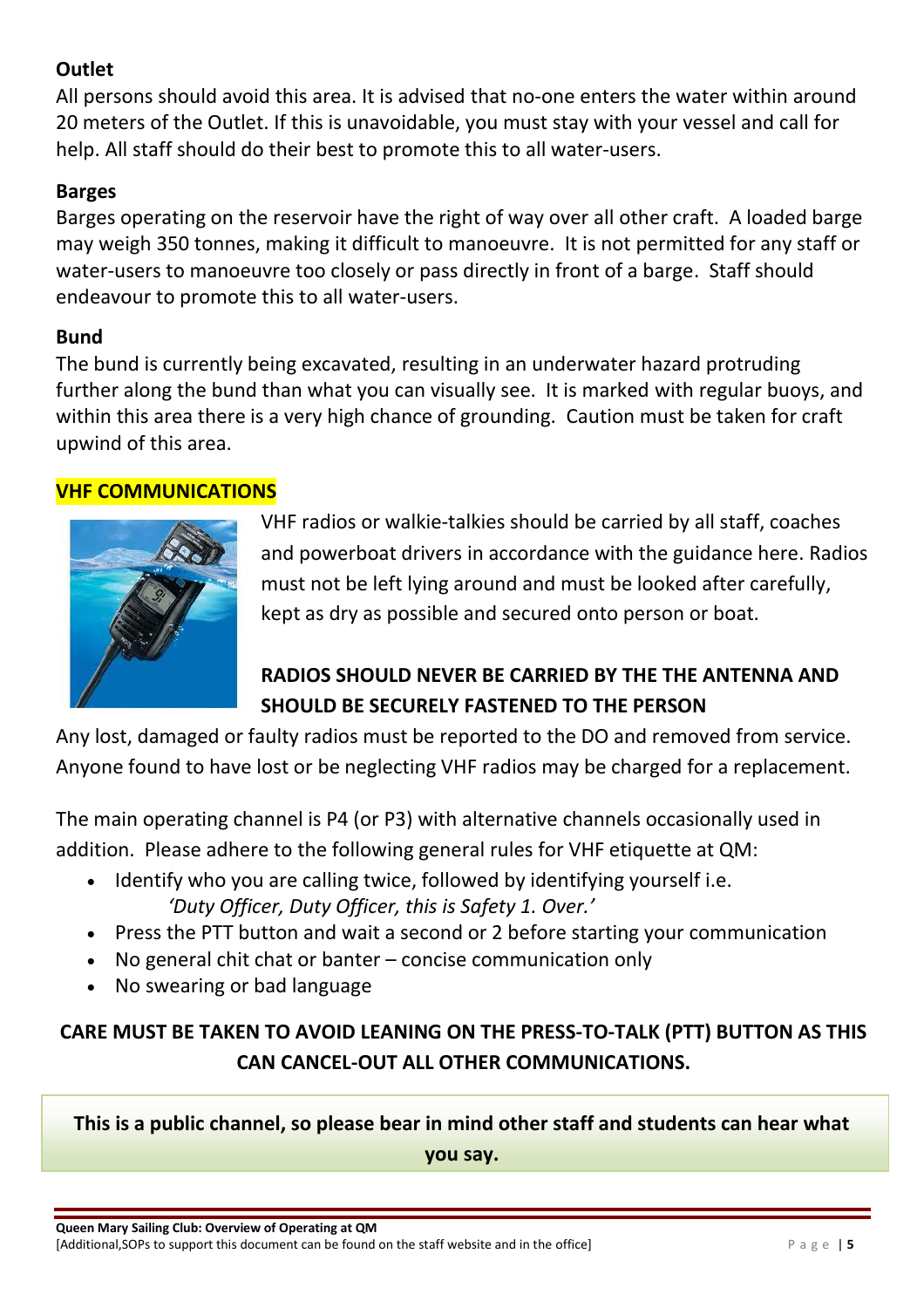#### **Call-signs**

- Queen Mary office: *"QM"*
- Duty Officer: *"Duty Officer"*
- Individual names and/or group names will be used to identify individuals on the water

#### **WEATHER**

The DO will pull anyone off the water if concerned about the welfare of the individual/group. The main flag pole will fly a red flag when conditions are F5 or above to warn water users of strong winds.

#### **QM POLICY FOR AVOIDING THE RISK OF A LIGHTNING STRIKE AFLOAT**



*"Remove students from the water when an electrical storm appears to be in very close proximity, and take them inside the Clubhouse until the storm has passed. Removing those free-sailing from the water should only be done if absolutely necessary and there is no risk to the staff going afloat to do it. The decision to postpone or abandon racing due to the risk of a lightning strike rests with the Race Officer in charge, in consultation with the Duty Officer and the main safety boat helm.*

#### **FIRE PROCEDURES**

The Assistant Manager (House) or the next most senior member of the office will be the Fire Marshall in the event of a fire alarm and direct the clearing of the building, calling of the emergency services etc.

# **FIRE EVACUATION POINT (FEP): JUST ALONG THE ROAD FROM THE TOP OF THE STEPS TO THE LOWER CAR PARK – BY THE GREEN MUSTER POINT SIGN**

If you discover a fire, sound the fire alarm by breaking the glass on any alarm box and shout 'FIRE FIRE FIRE'. Make your way to the FEP and inform the DO or Fire Marshall as soon as possible.

On hearing the fire alarm, if on land please make your way (with your students if applicable) to the FEP and await further instructions. If you are water based then please listen out on the VHF for directions from the DO and get all students safe by either:

- Sailing to the pontoon & awaiting further instructions
- Sailing to mooring bouys & awaiting further instructions
- Abandoning boats and making way to the pontoon/bank & awaiting further instructions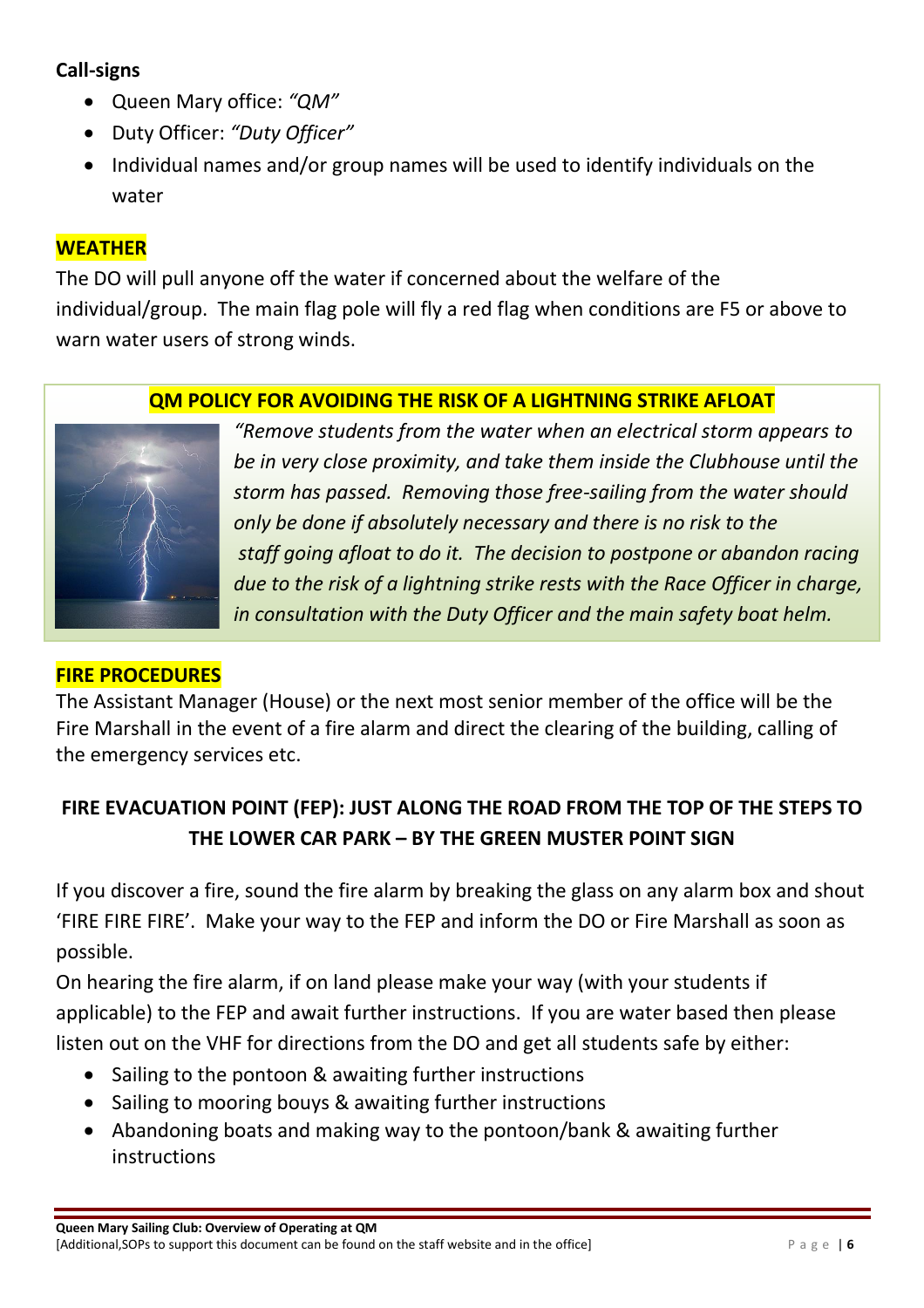Fire evacuation tests may be practiced from time to time, it is important to treat ALL fire alarms genuine alarms.

#### **EXPLOSIVE DEVICE PROCEDURES**

Very occasionally, in the past, an object has been extracted from the reservoir that was suspected to be an unexploded World War 2 bomb. These procedures should apply equally to such a device and any other object or package suspected to be an explosive device. In the event of discovery, make no attempt to approach or touch the suspected explosive device, and inform the DO.

#### **BOMB EVACUATION POINT: AT THE BOTTOM OF THE STEPS TO THE LOWER CAR PARK**

#### **FIRST AID, ACCIDENT & INCIDENT REPORTING**

All qualified RYA Instructors and some other staff are trained first-aiders. First Aid kits/boxes are located in the office, the workshop and in powerboat safety barrels. A defibrillator is located in the office. Eye baths are located in the workshop, the fuel store and the engine store. A nominated full-time member of staff is responsible for the checking and replenishment of all first aid supplies.

#### **QM HELMET POLICY**



*"All youth (under 16) beginner sailing students must wear helmets when the rig is in place on the boat up until Dinghy/Keelboat Stage 3. Helmets must be worn by under-18s sailing keelboats, regardless of ability, if a keelboat instructor is not onboard". Helmets are recommended for all adults until they have achieved Dinghy/Keelboat Level 2, and when sailing in red flag conditions, regardless of ability. Instructors may require students to wear helmets at other times and the DO or a SI can enforce the wearing of helmets at any time. Helmets must be* 

*worn by youths participating in paddlesports. Helmets should always be made available to students as some may wish to wear one, even when the instructor does not feel it necessary.*

**(see head injury policy)**

# **QM HEAD INJURY POLICY**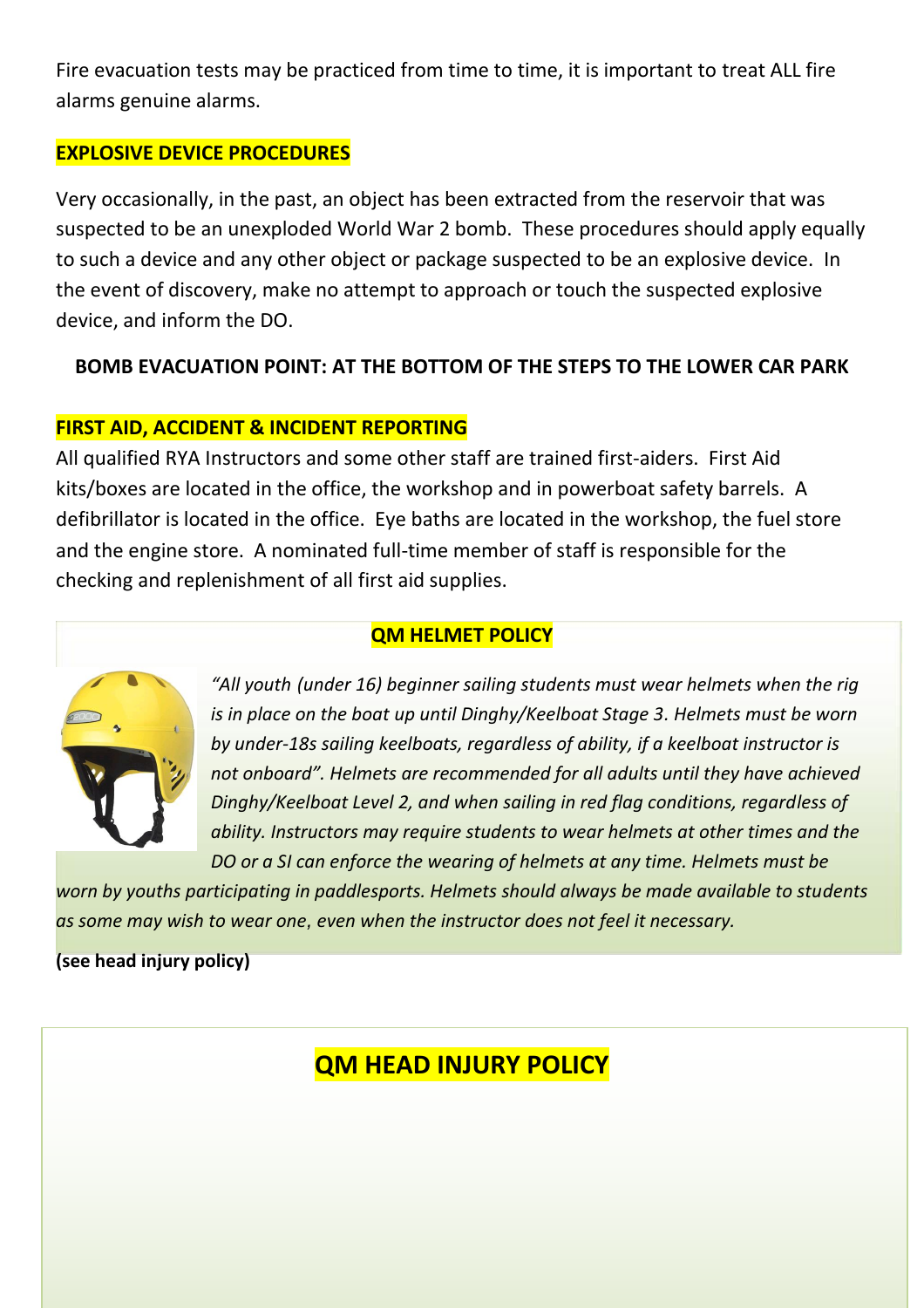

# *"ALL KNOCKS TO THE HEAD MUST BE TREATED SERIOUSLY WITH THE DUTY OFFICER INFORMED IMMEDIATELY.*

*A major head injury needs to be treated in accordance with the Emergency Operating Procedures for a Major Accident. All other head injuries need to be treated in line with these two documents, which can be found on the main notice board in the office and in the Black Book:*

- *Information and advice for minor head injury: Adults*
- *Information and advice for minor head injury: Children"*

**All accidents where FA has been administered to be recorded in the QM Accident Book in the office.**

**All other accidents, incidents (anything beyond the ordinary) & near misses to be recorded in the QM Incident, Accidents and Near-misses book in office and the Duty Officer informed.**

**Actions to be taken by QM staff/volunteer who come across an incident**

# *A De-Fib is kept outside the OFFICE by the FRONT DESK and primary First Aid kit is kept in the OFFICE within the instructor resource area*

**Minor**: Stabilise, treat, report

**Major**: Follow next steps…

- CALL for backup/Duty Officer using the following codes if appropriate:
	- o **CODE RED** on the radio means there is an imminent danger to life & CPR could be required
	- o **CODE PURPLE** on the radio means **no** imminent danger to life but I need assistance now
- The Duty Officer will need to know...
	- o **Where you are**
		- On the water?
		- East side / west side?
		- What PB you are in
	- o **Type of situation**
		- Are the emergency services needed?
		- **I** If you need any additional help (i.e. to pull someone out of the water)
		- Whether the DE-FIB is needed
	- o **Safety situation of other students/group around you**